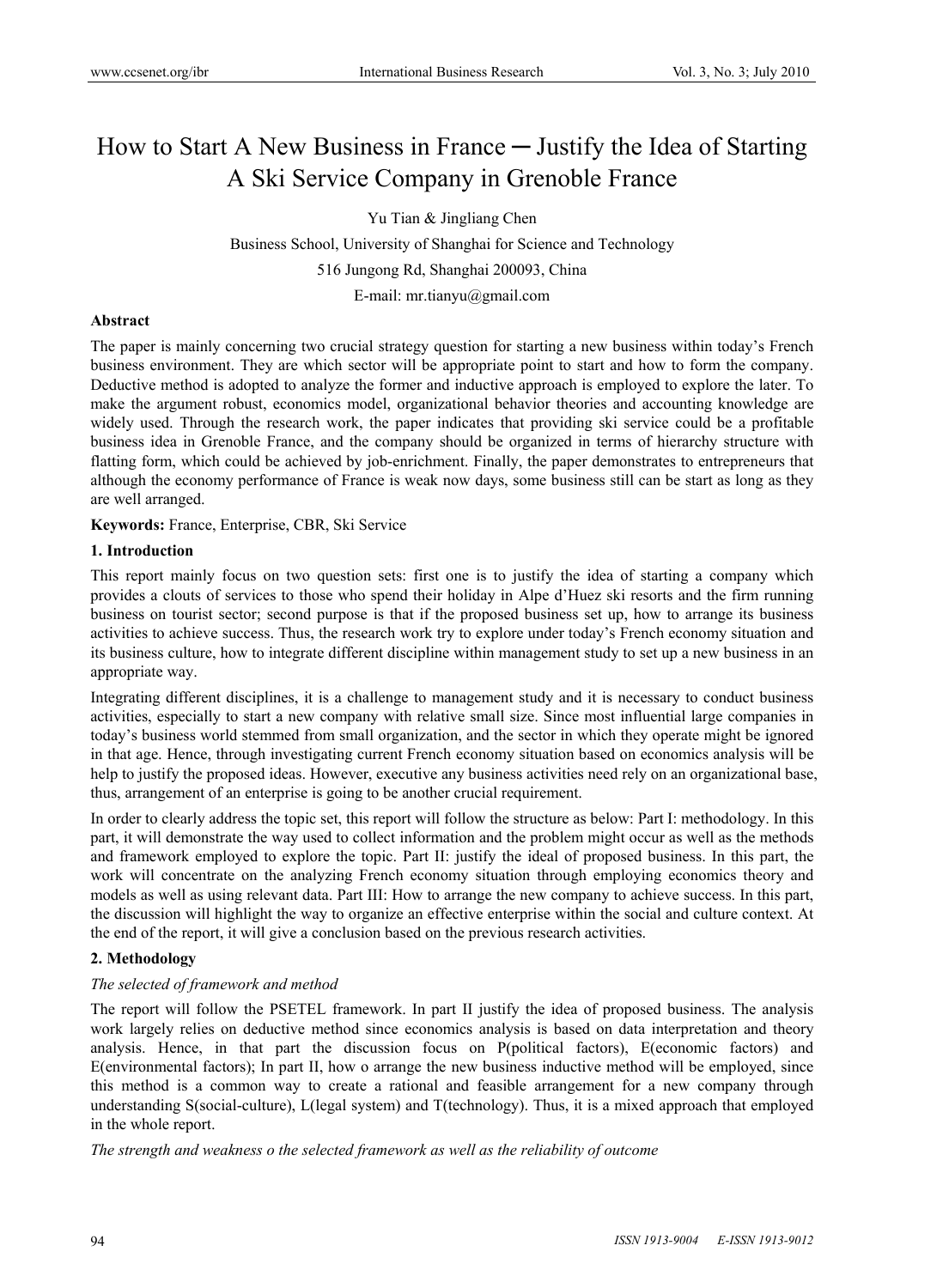As R. Lynch argued that any PESTEL environmental analysis framework could provide two outcomes, they are proactive outcomes which can utilize/exploit opportunities or cope with/eliminate threats and reactive outcomes which is the awareness of events that cannot be controlled by organization but has to be reacted if it happens. In addition, according to current government models assumption, any successful plan is the result of analyzing and evaluating external environment. (Sorensen-Bentham T, 2006) All these points of view advocate PESTEL framework could be used to predict future through past and current events analysis. On the other hand, PESTEL framework inevitably has several backwards described by Johson & Scholes in their literature (Sorensen-Bentham T, 2006) as 'some of the factors are very general and their impact might be difficult to specify' and 'it need to be understand that the analysis is looking at future impact of environmental factors which might be different from past impact of similar factors.' Thus, the work based on this framework is meaningful to the topic set. However, the significance of the finding could be undermined in some degree since the dynamic environment.

#### **3. Justify the idea of starting a ski resorts service company in Grenoble France**

The idea of ski resorts services company can be defined as an organization that provides a wide range of service including ski training course, ski equipment renting, booking accommodation and ski pass as well as hotel-resorts transportation service. In this part, it will focus on E (environmental factors), E (economic factors) and P (political factors) three aspects to exam this idea.

#### *The environment factors*

Starting the business in Grenoble has following three environmental reasons: firstly Grenoble is a historical city located 56km far from Aple d'Huez – one of the most beautiful ski resorts in Europe. It is the nearest city around Aple d'Heuz. Secondly, Grenoble is a city connected by fast train (TGV), through TGV, from Paris to Grenoble only takes 3 hours and it only cost 1 hour to reach Lyon. In addition Grenoble is surrounded by the highly developed motor-way network. All these advantages create an optimal location to start ski resort service business.

#### *The economics analysis*

Someone maybe argue that it is not a suitable time to start any new business activities in France since during recent years, the performance of French economy is relatively weak, which can be indicted by high ratio of unemployment with large amount jobless. (Insert Figure 1 and 2 Here)

Since second half of year 2001, the unemployment ratio began to increase from 8.5% to around 10% at 2005, with the jobless from2, 300,000 to 2,700,000. This figure indirectly shows a number of small, median business collapses, for large organizations as Air France, Renault are still controlled by authority, which have not reduced large amount working opportunities. However, on account of high level of unemployment, it is the chance to find cheap labor to reduce cost and release the starting budge. This can be seen from the following labor participation model. (Insert Figure 3 Here)

Since French legal system only allows each labor work 39 hours a week, within minimum payment €8 per hour, the organization cannot prolong the working time with very low pay. Nevertheless, the high level unemployment which is characterized as structural or cyclical employment provides a large number of job-seekers. In the other word, the labor market does not clear because supply largely exceeds demand, so new firm access to hire ordinary labor with minimum payment. This could significantly reduce input cost.

Others might argue that the difficulties faced by French economy is caused by joining the Euro Zone, which make the monetary authority (basically it is central bank's responsibility) lose the ability to adjust interest rate and exercise inflation policy to active economy. The result of the effect includes insufficient demand that lead to slow GDP growth. In addition, the appreciation of Euro against US dollar even worsens this situation. Nevertheless, the paradox is the French real value of export in terms of US dollar increased from \$325 billions (2000) to \$419 billion (2004). (Insert Figure 4 Here)

Though the trend of Euro against other currency is still upward, to explain this phenomenon, it is worth of comparing the real GDP Growth ratio among main large economies. (Insert Figure 5, 6, 7, 8 Here)

According to these figures, China displays the highest growth rate at 9.1% in 2004, US was the second at 4.4%, even the UK was 1.1% higher than France at 3.2% in 2004. Thus, Euro is depreciate against other currency in terms of purchase power hold by the individual in those nations, thus the demand comes from outside of the France goes up. This can be displayed by demand – supply model. (Insert Figure 9 Here)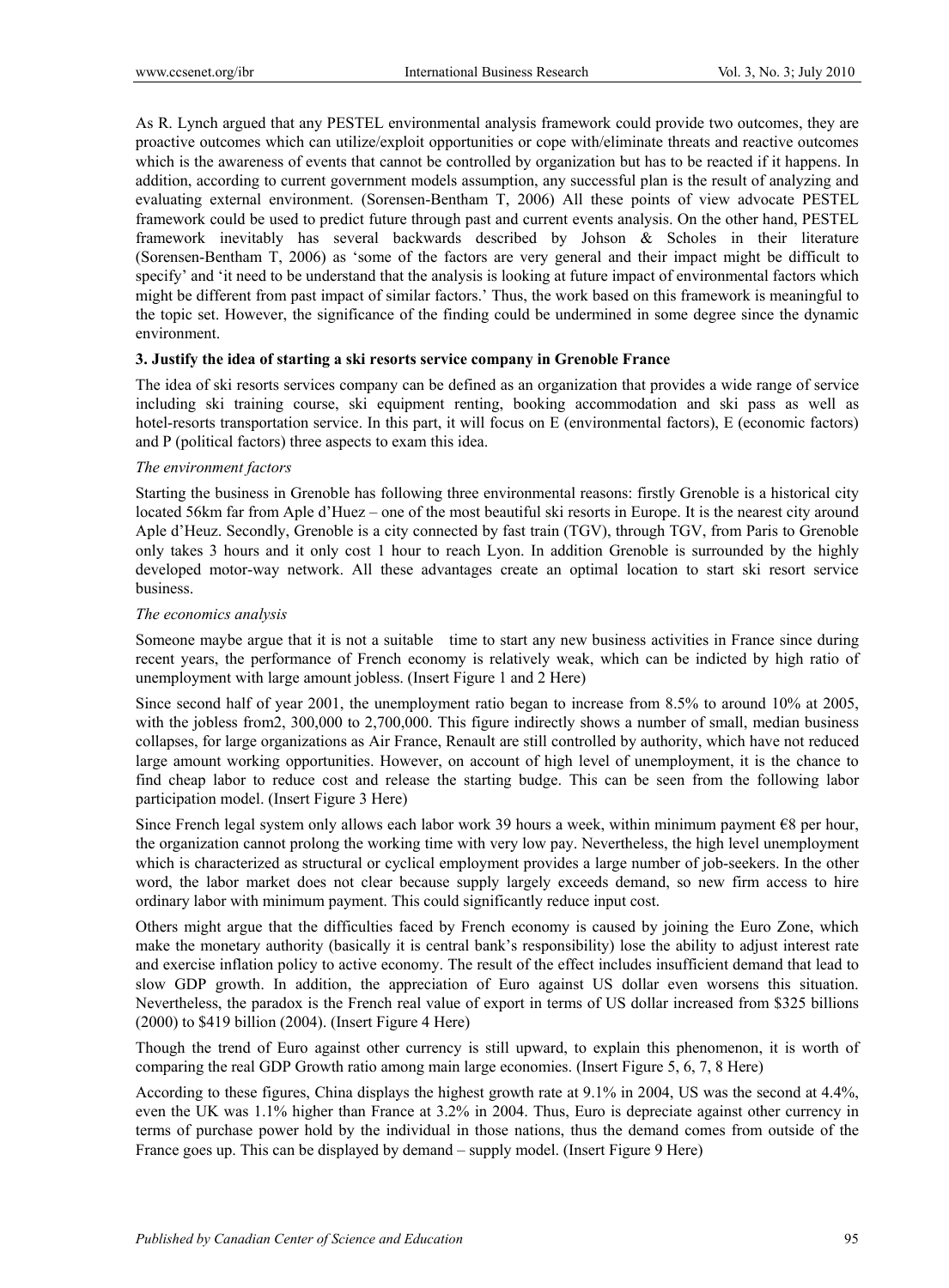This model shows that the relationship between price and demand is negatively correlated, ceteris paribus, the decrease of price lead to go to right alone the curve, however, the increase of purchase power of other large economics, especially, the tremendous growth in China causes the demand curve shift to right side at same price level. If the supply is not adjusted, the quantity goes up  $(Q3 - Q1)$  with the price increasing  $(P3 - P1)$ , which can bring extra revenue (P1 P3 O1 O3). This could be proved by the boom in tourist factor in France. On account of ski resorts is closed related to tourist industry and the firms providing integrated ski service s rarely found, it is possible for this types if firm enjoying big market with less competition.

#### *The political factors*

The taxation level exercise by fiscal policy may be the real factor that inhibits the development of new small and media companies. The 'tax wedge' in 2004 is 40%, including standard company tax 33.3%, company payroll tax 0.15%-1.5% and the rest is social charges. (Insert Table 1 Here) This is the why labor cost is very high in France compared with the UK and USA. (Insert Table 2 Here)

Hence, according to investigating above three aspects, although high taxation level is harmful for new business, which could be compensated in some degree through well arranging the company, in all, the advantages and potential profit brought by the proposed business largely overweight the disadvantages, thus, ski resorts service could be a appropriate sector to start a new business.

#### **4. How to arrange the new company to achieve success**

Since start a ski resort service company is feasible and profitable, it still need consider the way to exercise this business activity with concerning L (legal factor), T (technology factor) and S (social culture) In a French background.

#### *The legal factor*

In France, it adopts a civil law system based on Roman law and with substantial reliance on codified law. There are 7 common company styles in France. (Gordon C, 1996) The most popular styles are the Societe Anonyme (SA) and the Societe a Responsabilite Limitee (SARL) form as well as the Societe en Nom Collecitif (SNC). To a new small firm, SARL style might be more favorable for following three reasons:

Firstly, SARL and SA form are limited liability to their capital contribution, but SNC is unlimited liability. Thus, considering the risk avoidance, in case, the business collapse, SARL can protect the founders benefit.

Secondly, within limited liability firm legal structure; compared with SA style, SARL is not composed to set up board of directors, in this sense, it could remove one layer within company design (this will be discussed later in the next heading).

Thirdly, compared with SA form, the minimum capital register requirement for SARL is only approximate  $\epsilon$ 9,000. According to accounting discipline, this will bring at least two advantages:

1). Deposit less amount of register capital could largely release the new company from financial constrain. Since French company are willing to use debt finance rather than other method, this could reduce interest payment, thus, the financial risk is lower. This result can be seen from high interest cover and cash interest cover ratio and low gearing ratio. When the account statement of financial year is available (on the account of new starting company, financial statement only can be see next year).

2). Another two figure so called 'trade debtors' and 'account payable' measure the period require for a company to receive payment from their customer and make payment to their supplier. To a new start business, the former criterion might be big; on contrast, the later could be small. This is seen as that the efficiency of a company is unfavorable. Less register capital in turn enlarges a firm initial cash flow; this could reduce the impact induced by account in-efficiency.

Thus, based on accounting knowledge and the objective legal system, for a new start small business, SARL structure will be more favorable.

#### *The social culture and technological factor*

Any business activities cannot operate without concerning its specific culture background and the technology available to them. So when a new start company designs their job and structure, they need pay more attention to these factors since once these arrangements created, changing them will be very difficult.

In order to understanding French business culture clearly, it is necessary to compare that of the UK within Hofstede 5D model. This model is a powerful tool to analysis culture difference since it use scores to measure five main business culture indicators – they are PDI (power distance index), IDV (individualism), MAS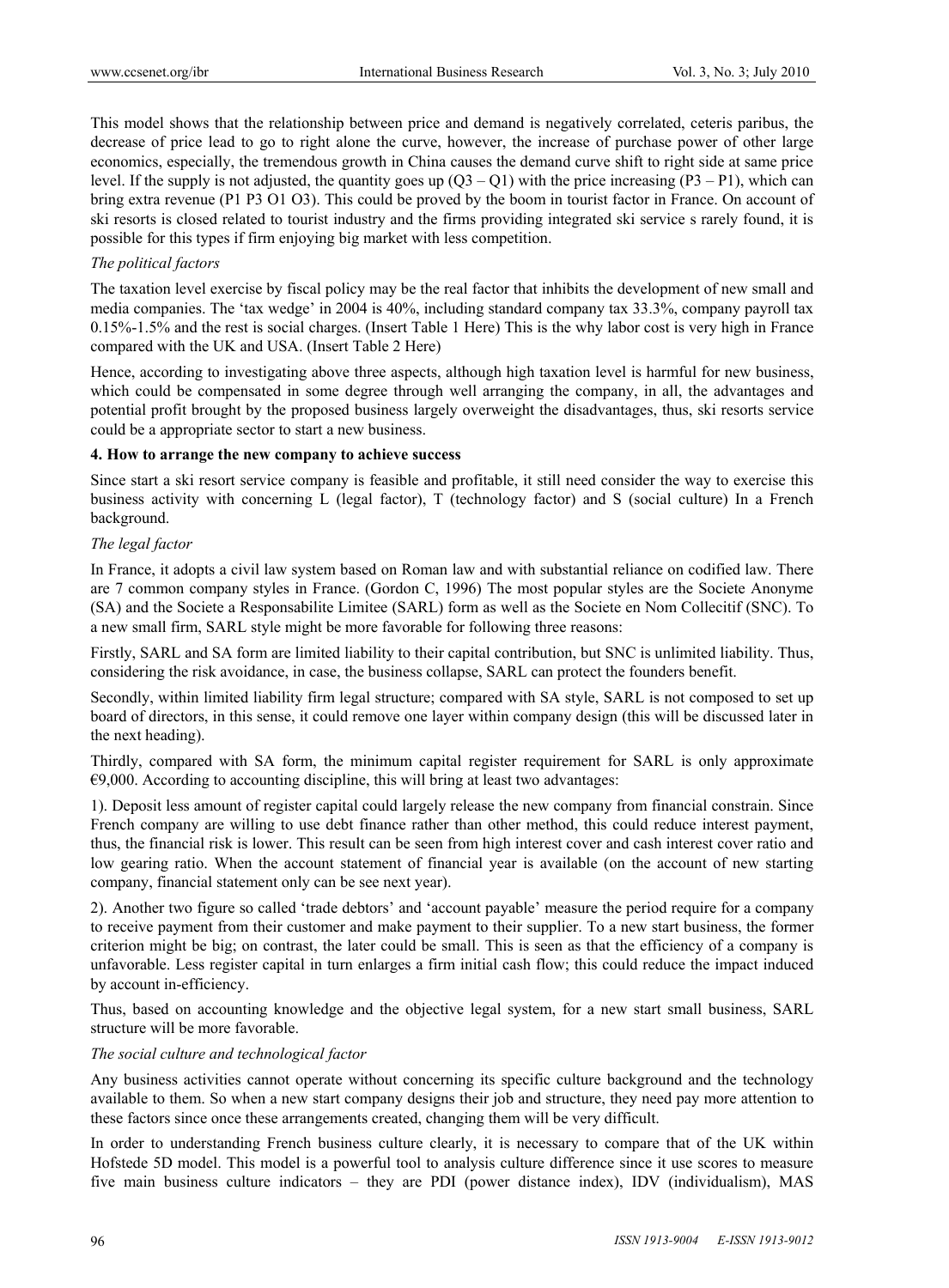(masculinity), UAI (uncertainty avoidance index) and LTO (long-term orientation) respectively, according to the comparison figure. (Insert Figure 10 Here)

IDV of French nearly fourfold that of the China, and the French are highly uncertainty avoidance reach the score 80, but they are very Feminist with low score in MAS indictor just above 40. This information at lease unfold two management secret formulas that the hierarchy structure may be more suitable to a company with most staff are French, and job-enrichment may be necessary to motivate them to improve their performance.

According to the result of Hofstede 5D model and the factor that the new start business is relatively small, the ideology behind the set up phase is that the company need adopt entrepreneurial structure. In a very real sense power and authority within the organization lie with the owner/manager. (Insert Figure 11 Here) On account of the business activities embrace ski skill training, ski equipment rent, booking accommodation and ski pass and Hotel-resort transportation service. In effect, the small business is still need employ 20 -30 staffs, hence, bear initial entrepreneurial structure ideology, the exact arrangement of company structure could take product-based structure. (Insert Figure 12 Here)

Employ this structure at least could achieve three goals: Firstly, product focus. To this new business, one type of service could be regard as one product; this arrangement could avoid any overlapping and cleat their job-description. Secondly, single head. Each service production has a unique person bear the responsibility of the unit performance. Thirdly, limited autonomy. Each divisional head will be accountable to the boss/manager for running of their business.

This kind of structure might be mire compatible to the French business culture described by Hostede 5D model scores, since it is high hierarchy controlled with job-role certain.

Organization structure significantly affect the job-design within the company, in turn job-design influence the decision of what kind of structure should be adopt or at least it impact on the efficiency of the created structure. The customer – hierarchy conflict model (Insert Figure 13 Here) clearly indicate that the customer experiences any organization horizontally, not vertically. However, the employees within an organization more care what they have done. To a firm providing service, customer service becomes virtual important. To solve this dilemma, job-enrichment needs to be concerned. According to Herzberg (1968, 1974), He identify six form of enrichment should be include in job-design; they are accountability, achievement, feedback, work pace, control over resources and personal growth and development. In practice with the proposed business here, job-enrichment could be taking from within each production unit. This might bring the following benefit:

1). Job-enrichment integrates job description in vertical direction, which shortens the top – bottom distance without changing whole structure design. It not only meets the need of hierarchy control but also match UAI indicator of French culture.

2). The original choice of SARL style is in order to remove unnecessary layer of the new small business, vertical combination of job could restrict the company at a necessary size, which could effectively reduce labor cost since higher wage is real factor harm the company's development in France.

In addition, a number of multinational IT companies like HP and XEROX located their European head-office or R&D department in Grenoble. This provides very strong IT service platform those businesses around this area. Thus, well – utilizing available IT platform to exercise business is another way to reduce cost. For instance, through own company web-page or e-business, it could deliver ski resorts service to every corner of the world without large human resource input.

#### **5. Conclusion**

The discussion is round political, environmental and economic factors. Through this investigation, it is clear that French taxation system is real element harmful for the development of new business, and it is the main reason cause high level unemployment as well as strong Euro negatively affect the market in some degree, however, high unemployment level in turn create the opportunity to purchase relative cheap labor. At the same, using different benchmark measure the impact of Euro, ski resort service business might face a large market with high profit and less competition. Indeed, once comprehensively and deeply analysis the economic situation, it is not impossible to find some new profit area, even in a relative weak economy circumstance.

This report highlight how to organize a new company within a particular legal and culture background, using the combination of accounting and organizational behavior knowledge is in order to design amore efficient and cost less organization. In addition, appropriately arrange a firm could largely, at least partially offset some inevitable disadvantage create by the whole business environment. As Lynch motioned that one purpose the environment analysis is to discover reactive outcome.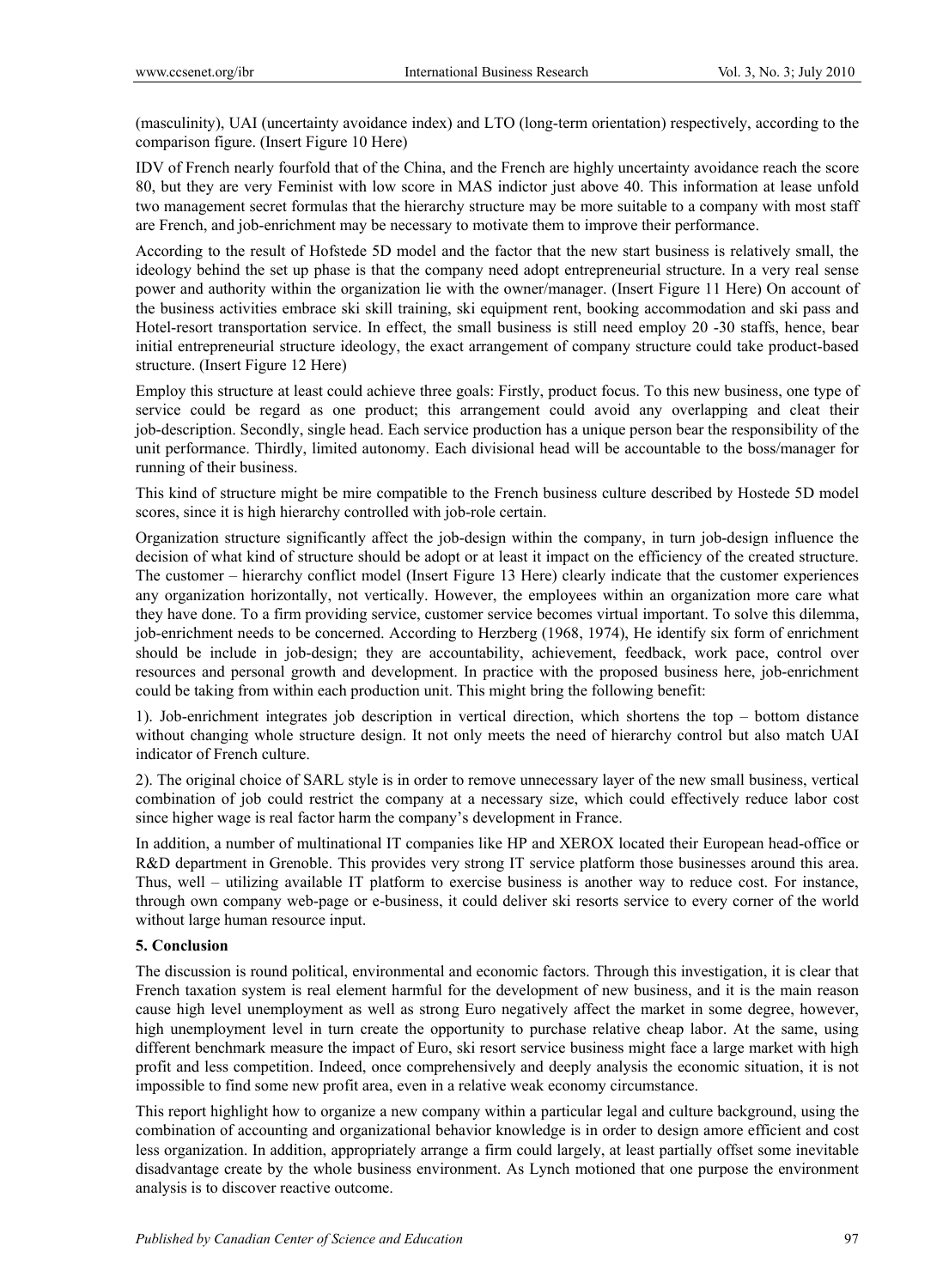Thus, another gain from this research activity emphasize that integrating different discipline is a crucial way to achieve appropriate business decision. Consolidating broad perspectives is not only the effective method for decision making but also a re-question for improving management skill.

## **References**

Sorensen-Bentham T. (2006). *Strategy analysis tool*. Brighton: Brighton Business School Press.

Gordon C. (1996). *The business culture in France*. Butterworth-Heinemann Press.

Begg D. (2005). *Economics* (8th ed). The McGraw Hill Companies, Inc..

Burns P & Dewhurst J. (2004). *Small business and entrepreneurship* (2nd ed). MacMillan Business Press.

Gordon C. (1996). *The business culture in France*. Butterworth Heinemann Press.

Martin J. (2005). *Organizational behavior and management* (3rd ed).Thomson Press.

Mullins L J. (2005). *Management and organizational behavior* (7th ed). Prentice Hall Press.

Pendlebury M, Groves R. (2004). *Company accounts* (6th ed). Thomson Press.

Randlesome C W, et al. (1993). *Business cultures in Europe* (2nd ed). Butterworth Heinemann Press.

Samuelson P A & Nordhaus W D. (2005). *Economics* (17th ed). The McGraw Hill Companies, Inc..



|        | fiscal | social |
|--------|--------|--------|
| France | 11.1   | 18.4   |
| UK     | 15.6   | 8.2    |
| Sweden | 19.6   | 14.8   |
| Latvia | 8.0    | 9.0    |

#### Table 2. Unit labour cost in 2004 in terms of Euro  $(\epsilon)$

| Germany | 27.9 |
|---------|------|
| France  | 27.7 |
| UK      | 23.6 |
| НS      | 181  |



Indifference curve

39 hours/per week

Reservation wage

Work

Leisure (wage)





Figure 3 Figure 4

1999 2000 2002 2003 2004 **year**

419